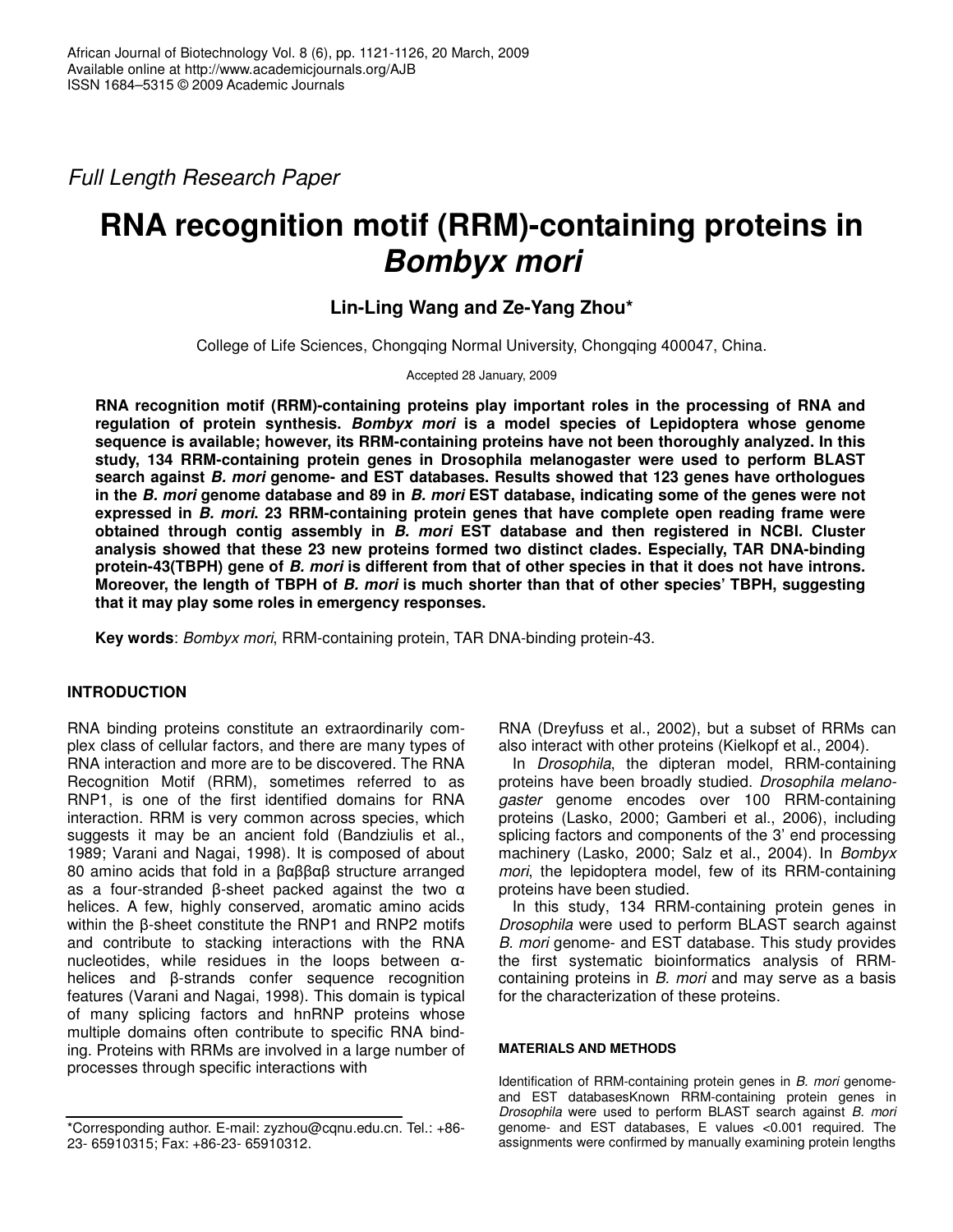and domain structures, and then orthologous proteins were assigned with similar names. All identified proteins were examined in the non-redundant protein database at the National Center for Biotechnology Information (NCBI) using BLASTp.

#### **Conserved domain analysis**

Conserved domains were analyzed at (<http://www.ncbi.nlm.nih.gov/Structure/cdd/wrpsb.cgi>) by Search against database (CDD-24291PSSMs) with Reverse Position Specific BLAST (Marchler-Bauer et al., 2007).

#### **Cloning of five of the newly assembled RRM-containing protein genes**

Total RNA was extracted using Rneasy Mini Kit of QIAGEN (Hilden, Germany) and treated with RNase-free DNase I. RT-PCR was carried out following the manufacturer's instructions. All primers were designed based on the EST sequences of silkworm RRMcontaining proteins. Primers Aly-sense (5'TAT AAA AGC CAA CAA AAA GAC AAG3'), Aly-antisense (5'TGC AGT ACC TAA AGA TCT ACC TGA3'), eIF3S4-sense (5'CCT ATC AAT TAT CAC TTC ATA CGA TA3'), eIF3S4-antisense (5'TAT TTA AGT TTG TGT ACA AAT GGA AC3'), CstF-64-sense (5'TTT ACA ATT CAA CGC ATA AAA A3'), CstF-64-antisense (5' CGC ATG TCC TGG TCG AGC AGC 3'), eIF3-S9-sense (5'ATC GTC AAA ATG GCT AAG AAA A3'), eIF3-S9-antisense (5'GCG TAG CGT ATA GCG ACT ACT C3'), TBPH-sense (5'GAG ATG AGG AAG TGG AAG GTC A3') and TBPH-antisense (5'CAA TGT AGG TTT GTG GAG AAC A3') were used for the amplification of Aly, CG10881-like protein, CstF-64, eIF3-S9 and TBPH genes of *B. mori*. PCR was carried out in a 25 µl reaction system containing normalized cDNA, 1.5 mM MgCl2, 50 mM KCl, 10 mM Tris–HCl (pH 8.3), 0.25 mM each dNTP, and 2.5 units of Taq DNA polymerase.

The PCR conditions for the amplification of cDNA fragments were 1 cycle at 94°C for 2 min; 34 cycles at 94°C for 30 s, 52°C for 2 min, and 72°C for 40 s; and 1 cycle at 72°C for 10 min. PCR products were separated by gel electrophoresis, recovered from the gel using the 3S spin DNA gel purification kit V3.1 (Shenergy Biocolor, Shanghai, China) and TA cloned using PMD 18-T vector (TaKaRa, Dalian, China). Plasmid was prepared using Go3S spin plasmid miniprep kit V3.1 (Shenergy Biocolor, Shanghai, China) and sequenced using CEQ 8000 genetic analysis system (Beckman Coulter), all operation performed according to manufacturer's instructions.

#### **Phylogenetic analysis**

The 23 newly assembled RRM-containing protein genes were aligned using CLUSTALX version 1.8 (Thompson et al., 1997). Neighbor-joining tree was constructed using MEGA 3.0 (Kumar et al., 2004) under the two-parameter distance of Kimura (Kimura, 1980).

### **RESULTS**

#### **Overview of RRM-containing proteins in** *B. mori*

134 RRM-containing protein genes in *Drosophila* (Gamberi et al., 2006) were used to perform BLAST search against *B. mori* genome- and EST database, and 123 genes were founded to have orthologues in the *B. mori* genome database and 89 in *B. mori* EST database.

Approximately 54% of *B. mori* RRM proteins contain more than one RRM domains. In addition to RRM domains, there are many other conserved domains in RRM-containing proteins, including ZnF-RBZ, ZnF-C3H1, G-patch, LA, tRNA-U5-meth-tr and rADc. Poly (A) binding protein (Pabp) has four RRM motifs and one PolyA binding conserved domain, which is consistent with its predicted roles as positive regulator of translation and Poly (A) binding protein. Cabeza (Caz) has one RRM and one ZnF-RBZ conserved domain which binds RanGDP. RNA binding protein 5 (RBM5) has one ZnF-RBZ, one Gpatch and two RRM domains. With seven highly conserved glycines in it, G-patch domain is found in a number of RNA binding proteins, suggesting that this domain may have a RNA binding function. In *Drosophila*, it was involved in apoptosis, cell proliferation, histone mRNA 3'end processing and nuclear mRNA splicing.

Some RRM-containing protein genes in *Drosophila* have no orthologue in *B. mori* EST database, but have orthologue in *B. mori* genome database. For example, the gene encodes Bruno which is a translational repressor and spliceosomal snRNP protein in *Drosophila*. Whether these genes were expressed in *B. mori* remains to be studied. Of the 89 genes expressed in *B. mori*, ~99% have not yet been characterized or registered in NCBI. Molecular functions of some RRM proteins just can be predicted based on their orthologous proteins in *Drosophila*, yeast and human (Gamberi et al., 2006). There are 11 RRM-containing protein genes in *Drosophila* which do not have orthologues in the *B. mori* genome- and EST databases.

#### **23 newly assembled RRM-containing proteins having complete open reading frame in** *B. mori*

23 newly assembled RRM-containing protein genes having completely open reading frame in *B. mori* are listed Table 1 and then registered in NCBI. These proteins have similar length and high homology in conserved domain with their orthologous protein in *Drosophila*. In order to verify these genes, with *B. mori* cDNAs as templates, 5 of the 23 genes, namely, Aly, eIF3S4, CstF-64, eIF3-S9 and TAR DNA-binding protein-43 (TBPH), were PCR-amplified, cloned and sequenced. Results suggest that our EST assembling is correct. For example, ALY gene, consisting of four exons and three introns, lies in Ctg006950 (AADK01006950), and just has one copy in the *B. mori* genome. ALY is composed of 254 amino acids with one RRM motif between 101 and 173 amino acids. *B. mori* ALY is 62% (Expect = 2e-52), 65% (Expect  $= 6e-64$ , 58% (Expect  $= 3e-60$ ) identical in amino acid sequence to *D. melanogaster*, *Tribolium castaneum* and *Anopheles gambiae str. PEST* ALY, respectively. And take another example, TBPH gene has no introns, and its products consists of 286 amino acid residues, with the two RRM motifs located between 90<sup>th</sup> and 160<sup>th</sup> as well as between 174<sup>th</sup> and 223<sup>rd</sup> amino acid residues. TBPH of *B.*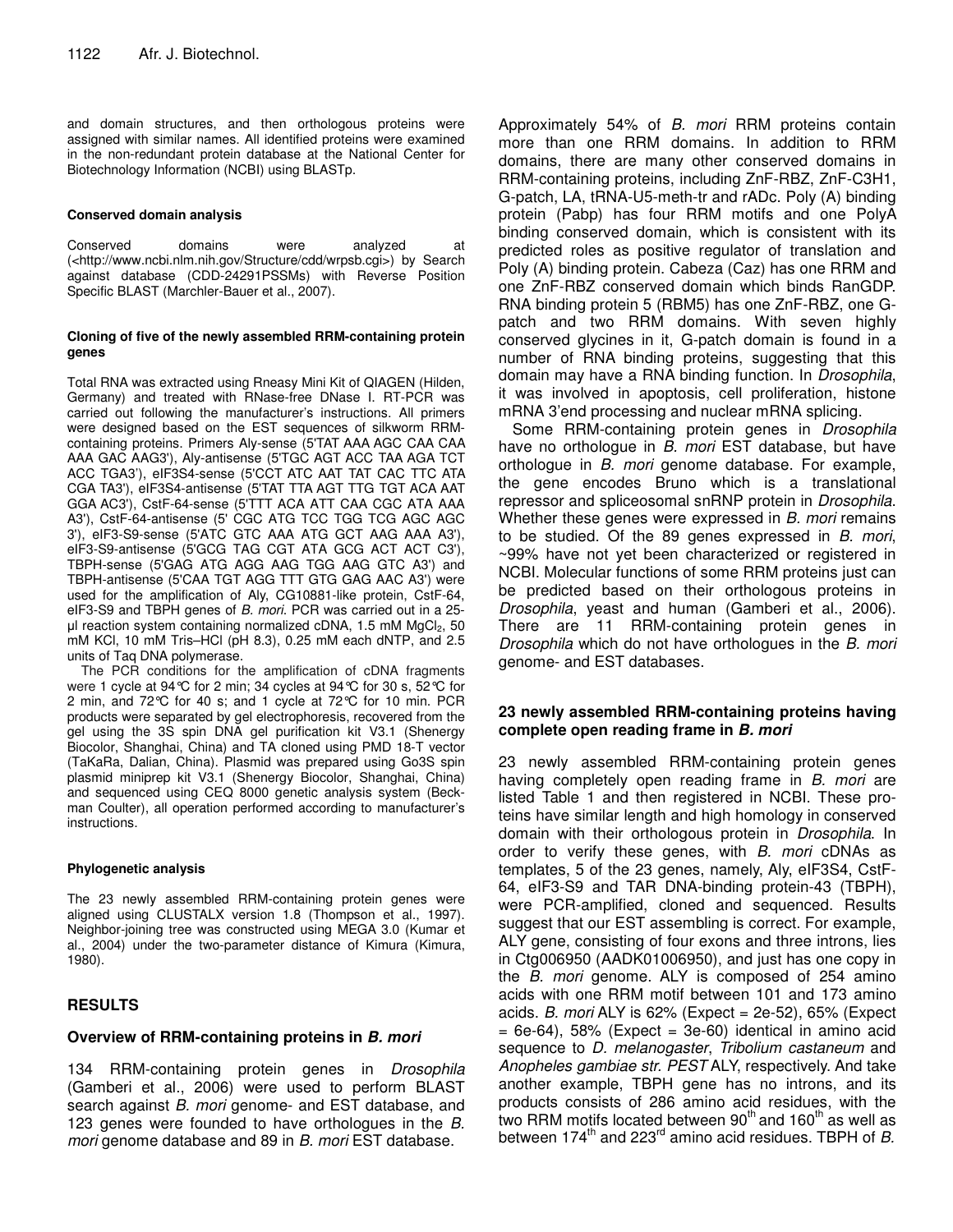**Table 1.** 23 newly assembled RRM-containing proteins in *Bombyx mori*.

| <b>Protein</b>                                                         | <b>Conserved</b><br><b>Domain</b> | Copies in<br>genome | <b>Predicted molecular function</b><br>(Gamberi, 2006) | <b>Accession number in</b><br>Genbank |
|------------------------------------------------------------------------|-----------------------------------|---------------------|--------------------------------------------------------|---------------------------------------|
| <b>ALY</b>                                                             | 1RRM                              | 1                   | Transcriptional coactivation                           | DQ497195                              |
| THO complex subunit 4                                                  |                                   |                     | Nucleic acids transport                                |                                       |
|                                                                        |                                   |                     | RNA nucleocytoplasmic export                           |                                       |
| Cap binding protein 20                                                 | 1RRM                              | 1                   | Nuclear mRNA splicing                                  | DQ497196                              |
| (Cbp20)                                                                |                                   |                     | Putative<br>involvement<br>in                          |                                       |
|                                                                        |                                   |                     | nucleocytoplasmic transport                            |                                       |
| translation<br>Eukaryotic<br>initiation factor 3 subunit<br>4 (eIF3S4) | 1RRM                              | 1                   | Translation<br>eIF3<br>initiation<br>complex           | DQ497197                              |
| Basal<br>transcriptional<br>activator hABT1 (ABT1)                     | 1RRM                              | 1                   | $-$                                                    | DQ497198                              |
| Pre-mRNA branch site                                                   | 1RRM                              | 1                   | $-$                                                    | DQ497199                              |
| protein p14                                                            |                                   |                     |                                                        |                                       |
| (SF3B14)                                                               |                                   |                     |                                                        |                                       |
| CG15440-like protein                                                   | 2RRM                              | 1                   | Nuclear mRNA splicing                                  | DQ497200                              |
| SECP43 protein                                                         |                                   |                     | Possible DNA binding                                   |                                       |
| elF3-S9                                                                | 1RRM                              | 1                   | Translation initiation                                 | DQ497202                              |
|                                                                        | (WD)<br>1Trp-Asp                  |                     |                                                        |                                       |
|                                                                        | repeat domain                     |                     |                                                        |                                       |
| RNA binding protein 1<br>(Rbp1)                                        | 1RRM                              | 1                   | Nuclear mRNA splicing                                  | DQ497203                              |
| Repressor splicing factor<br>$1$ (Rsf1)                                | 1RRM                              | 1                   | Negative regulation of nuclear<br>mRNA splicing        | DQ497204                              |
| TAR<br>DNA-binding<br>the<br>protein-43 (TBPH)                         | 2RRM                              | 1                   | Nuclear mRNA splicing                                  | DQ497205                              |
| Tsunagi (Tsu)                                                          | 1RRM                              | 1                   | mRNA localization                                      | DQ497206                              |
| <b>RNA</b><br>binding<br>protein<br>8A/Y14                             |                                   |                     | Embryonic axes determination                           |                                       |
| (RBM8A)                                                                |                                   |                     |                                                        |                                       |
| x 6(x 6)                                                               | 1RRM                              | 1                   | Nuclear mRNA splicing                                  | DQ497207                              |
| Splicing<br>factor,                                                    |                                   |                     |                                                        |                                       |
| 7<br>arginine/serine-rich<br>(SFRS7)                                   |                                   |                     |                                                        |                                       |
| Poly(A) binding protein                                                | 4RRM                              | $\overline{c}$      | Positive regulator of translation                      | DQ646407                              |
| (PAbp)                                                                 | 1PolyA                            |                     | Poly(A) binding                                        |                                       |
| Nucleolysin TIAR                                                       | 3RRM                              |                     | Nuclear mRNA splicing                                  | DQ646410                              |
|                                                                        | 1 Calcipressin                    |                     | U1 SnRNP                                               |                                       |
| elF4B                                                                  | 1RRM                              |                     | Translation initiation<br>eIF4E binding                | DQ646408                              |
| <b>B52</b>                                                             | 2RRM                              | 1                   | Nuclear mRNA splicing                                  | DQ648521                              |
| Splicing<br>factor,                                                    |                                   |                     | Possible<br>role<br>in<br>chromatin                    |                                       |
| 6<br>arginine/serine-rich                                              |                                   |                     | condensation                                           |                                       |
| (SFRS6)                                                                |                                   |                     |                                                        |                                       |
| CG10466                                                                | 1RRM                              | 1                   | mRNA processing                                        | DQ648522                              |
| <b>RNA</b><br>binding<br>motif                                         |                                   |                     | Proteolysis and peptidolysis                           |                                       |
| X-linked<br>protein,<br>2<br>(RBMX2)                                   |                                   |                     | Zn binding                                             |                                       |
| Splicing<br>factor<br>45<br>(RBM17)                                    | 1RRM                              | 1                   | Nuclear mRNA splicing                                  | DQ648523                              |
| Polymerase<br>delta<br>interacting<br>protein<br>3<br>(POLDIP3)        | 1RRM                              | 1                   | $\overline{\phantom{a}}$                               | DQ648524                              |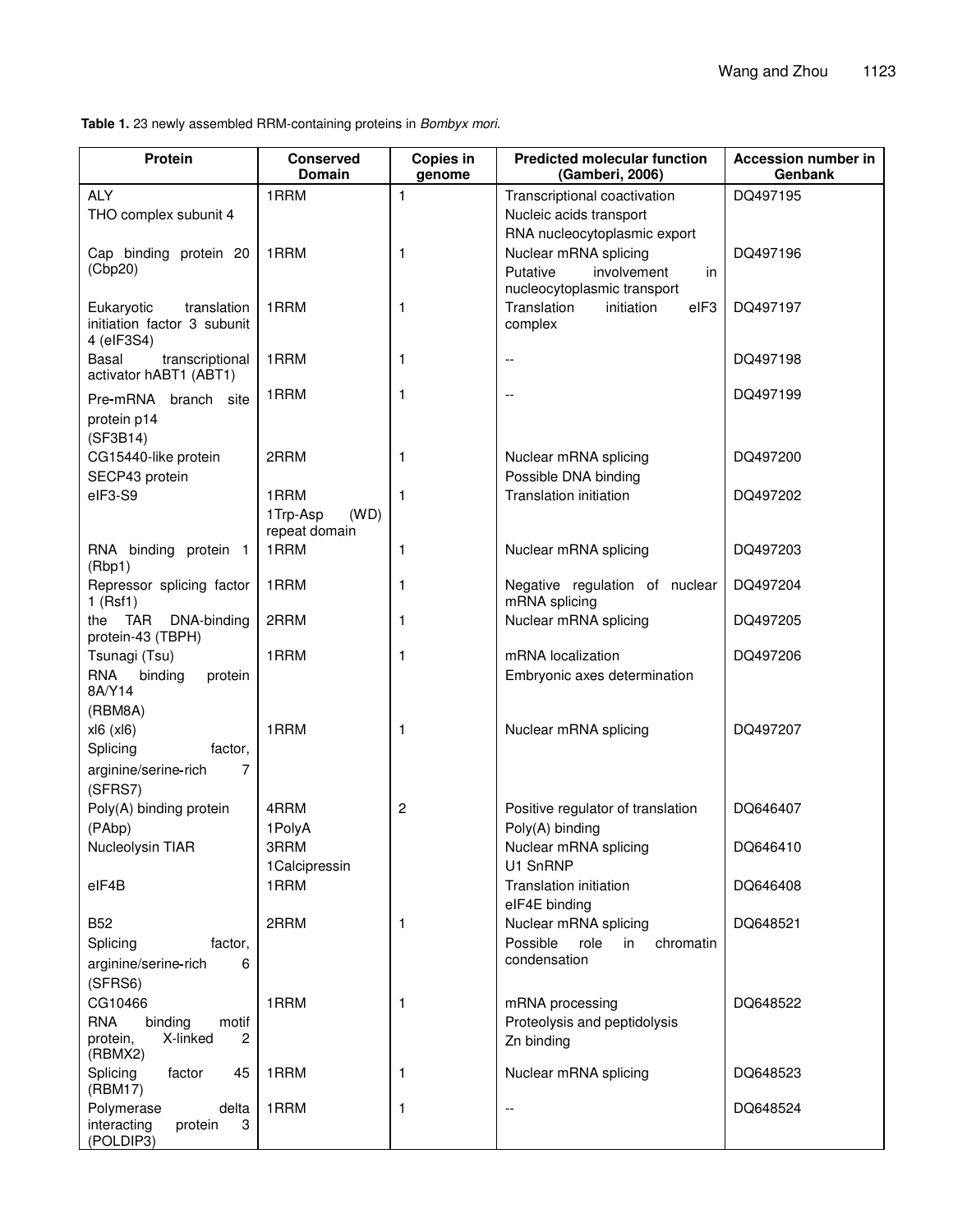**Table 1.** Contd.

| Nucleolar phosphoprotein<br>Nopp34                                 | 1 RRM | $- -$                                         | DQ648525 |
|--------------------------------------------------------------------|-------|-----------------------------------------------|----------|
| Splicing<br>praline-<br>factor,<br>glutamine-rich<br>and<br>(SFPQ) | 2RRM  | $- -$                                         | DQ648526 |
| Pabp2<br>binding<br>Polyadenylate<br>protein 2 (PABN1)             | 1RRM  | Poly(A)<br>mRNA<br>polyadenylation<br>binding | DQ648527 |
| Spliceosomal protein on<br>the $X(Spx)$                            | 2RRM  | Nuclear mRNA splicing<br>U <sub>2</sub> snRNP | DQ648528 |

*mori* is 58% (Expect = 7e-88), 60% (Expect = 7e-89), 52% (Expect = 5e-81) identical in amino acid sequence to that of *D. melanogaster*, *T*. *castaneum* and *A*. *gambiae str. PEST* TBPH, respectively.

Conserved sequence analysis of *B. mori* RRMcontaining proteins showed that these 23 RRMcontaining proteins have at least one RRM motif, with some having more than two RRM motifs, including TBPH, Poly (A) binding protein, Nucleolysin TIAR; arginine/ serine-rich 6 (SFRS6) and spliceosomal protein on the X (Spx). Apart from the RRM motif, eIF3-S9 has a Trp-Asp (WD) repeat domain, Poly (A) binding protein (PAbp) has a Poly (A) binding domain, and Nucleolysin TIAR has a Calcipressin domain.

In order to reveal functional relationships, multiple sequence alignments were performed, and a phylogeneric tree was constructed of the 23 newly assembled RRM proteins in *B. mori* (Figure 1). Phylogenetic tree showed that some proteins with similar functions were grouped together.

These 23 new RRM proteins in *B. mori* formed two distinct clades. The first clade consists of Cbp20, ALY, TBPH, Tsu, etc, which are predicted to be involved in nuclear mRNA splicing, RNA nucleocyto-plasmic export, mRNA localization and embryonic axes determination. The secondary clade consists of Spx, Rbp1, xl6, etc, most of which are predicted to be involved in nuclear mRNA splicing, Poly (A) binding and translation regulation, with some having no functional information.

## **DISCUSSION**

A total of 123 RRM-containing proteins was found in *B. mori*, 134 in *Drosophila* (Gamberi et al., 2006), 196 in Arabidopsis *thaliana* (Lorković and Barta, 2002), 43 in *Ustilago maydis* (Becht et al., 2005), 139 in *Trypanosoma cruzi*, 75 in *Trypanosoma brucei*, and 80 in *Leishmania major* (Gaudenzi et al., 2005). Clearly, organisms express a complex set of RRM-containing proteins, many of which are present in all higher eukaryotes (Lopato et al., 1996; Lorković and Barta, 2002; Gamberi et al., 2006).

Some of RRM-containing proteins found in *B. mori* can

be grouped according to their possible functions. There are 35 proteins predicted to be involved in splicing, 5 in mRNA processing, 13 in translation repression, regulation or initiation, 8 in transcription, and 3 in apoptosis. For example, Cap Binding Protein 20 (Cbp20) is the small subunit of the nuclear Cap Binding Complex involved in splicing and nucleocytoplasmic transport (Izaurralde et al., 1994, 1995); xl6, also called as splicing factor, arginine/serine - rich 7 (SFRS7), consists of many arginine and serine repetitions on the C terminal and is predicted to be involved in splicing (Allemand et al., 2001, 2002); X-linked 2 (RBMX2), a RNA binding motif protein, is predicted to be involved in mRNA processing, peptidolysis and Zn binding (Kaminker et al., 2002); eIF4B, eIF3S4 and eIF3-S9 are translation initiation factors; and Nucleolysin TIA-1 (TIA1) and RNA binding protein 5 (RBM5) are predicted to be involved in apoptosis (Lasko, 2000; Anholt and Mackay, 2001). It should be noted that many RNA-binding proteins are in fact involved at multiple stages of RNA processing, transport, and degradation.

There are 11 RRM-containing protein genes in *Drosophila* which do not have orthologues in *B. mori* genome. Some of the 11 genes do not have orthologues in other species, either. For example, except the genes encoding CG12288 and modulo (Mod), nine of the 11 genes do not orthologues in human genome. Moreover, seven of the 11 RRM-containing proteins do not have functional information in *Drosophila*, suggesting that these genes might have redundant functions and were gradually eliminated in evolution.

The majority of RRM-containing protein genes consist of multiple exons and introns, with a few having no introns such as TBPH of *B. mori*. TBPH of *B. mori*, consisting of 286 amino acid residues and having two RRM motifs, shows high homology with that of other species within conserved domains, but differs greatly in length from that of other species, with TBPH of *Macaca mulatta*, *Homo sapiens*, *Musca domestica* and *Mus musculus* having 413 amino acid residues, that of *D. melanogaster* 332, and that of *Xenopus laevis* 245 (UniGene-Hs.709233)

http://www.ncbi.nlm.nih.gov/UniGene/clust.cgi?ORG=Hs&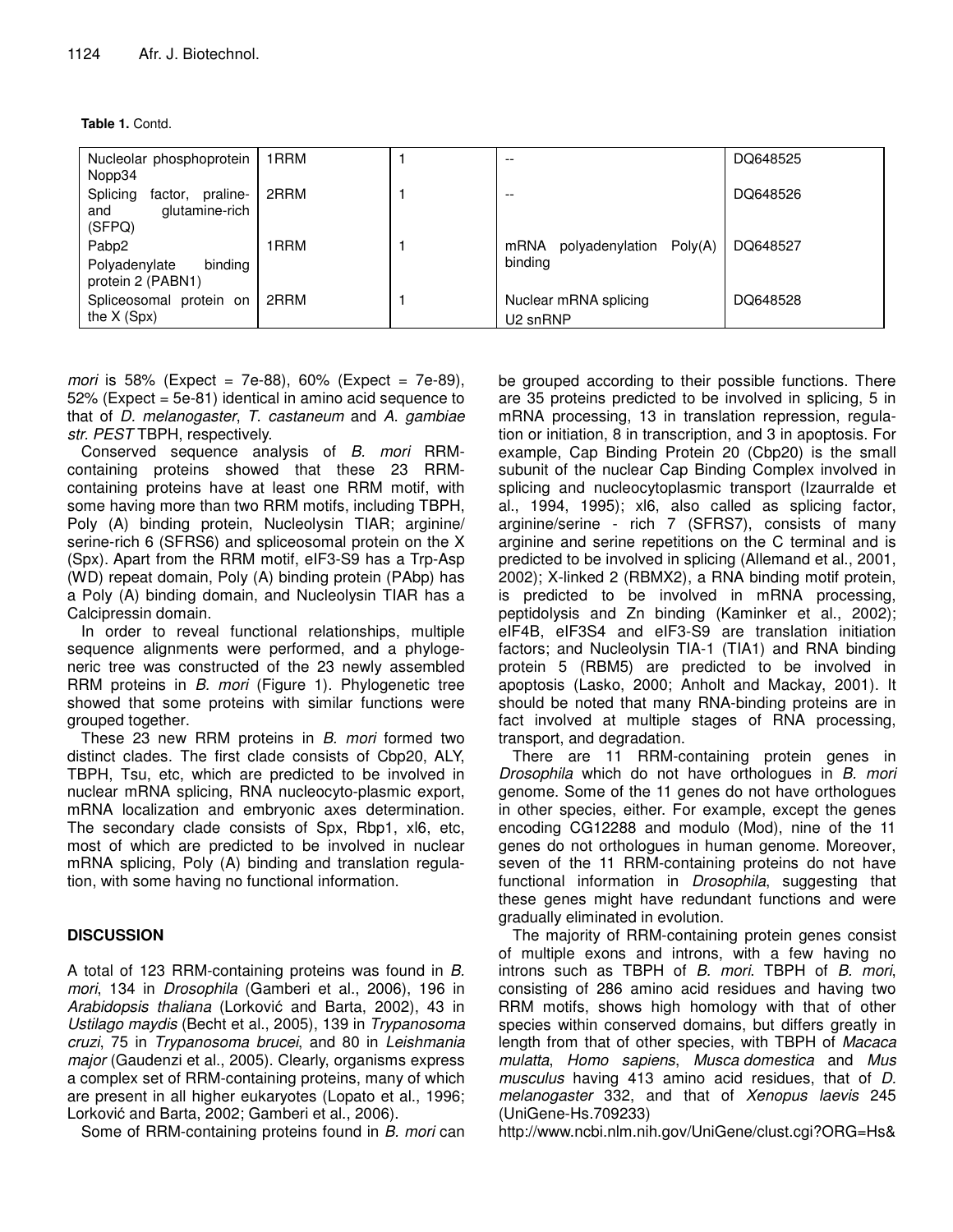

**Figure 1.** Phylogenetic tree of the 23 newly assembled RRM-containing proteins. Alignments of sequences were performed with the ClustalX Neighbor-joining tree was constructed using MEGA 3.0.

CID=709233). The difference between TBPH of *B. mori* and that of other species lies mainly in that the latter has more amino acid residues at C terminal. The C terminal of other species was analyzed for conserved domains, and no conserved domains were found, suggesting that TBPH of *B. mori* minimizes its length while maintaining the conserved domains of TBPH.

There are 10 pieces of data on TBPH gene in *B. mori* EST database, with 1 piece of data derived from wing disk, 2 from verson's gland, 1 from compound eye, 1 from diapause-destined embryo, 3 from ovary, and the remaining 2 from unspecifie dtissues, The expression of BPH gene in so many tissues indicates that TBPH may be a house-keeping gene that plays important roles.As mentioned above, TBPH gene of *B. mori* has no introns. However, TBPH gene of *D. melanogaster* consists of 7 exons (BLAST Assembled Genomes). It is worth studying that why TBPH gene of *B. mori* has no introns despite that fact that the genome of *B. mori* is much larger than that of *D. melanogaster*. In eukaryotes, genes that do not have introns account for a small portion of genes, and generally, they are functionally conserved regulatory factors which are transcribed and translated fast in emergency situations. Take hsp70 as an example: hsp70, a widespread and conserved protein, can be divided into two classes: i.) hsp70 with introns that is expressed constitutively, also called as hsc70; and ii.) hsp70 without introns that is expressed in emergency situations and is transcribed and translated fast (Daugaard et al., 2007).

The fact that TBPH gene of *B. mori* has no introns and that the length of TBPH of *B. mori* is much shorter than that of other species suggest that TBPH of *B. mori* may play some roles in emergency responses other than nuclear mRNA splicing.

#### **ACKNOWLEDGMENTS**

This study was supported by the National Basic Research Program of China under grant (No. 2005CB121000), the Science and Technology Research Program of Chongqing municipal education commission (No.KJ080815).

#### **REFERENCES**

- Allemand E, Dokudovskaya S, Bordonne R, Tazi J (2002). A conserved *Drosophila* transportin-serine/arginine-rich (SR) protein permits nuclear import of *Drosophila* SR protein splicing factors and their antagonist repressor splicing factor 1. Mol Biol Cell. 13(7): 2436- 2447.
- Allemand E, Gattoni R, Bourbon HM, Stevenin J, Cáceres JF, Soret J, Tazi J (2001). Distinctive features of *Drosophila* alternative splicing factor RS domain: implication for specific phosphorylation, shuttling, and splicing activation. Mol Cell Biol. 21(4): 1345-1359.
- Anholt RR, Mackay TF (2001). The genetic architecture of odor-guided behavior in *Drosophila melanogaster*. Behav Genet. 31(1): 17-27.
- Bandziulis RJ, Swanson MS, Dreyfuss G (1989). RNA-binding proteins as developmental regulators. Genes Dev. 3: 431-437.